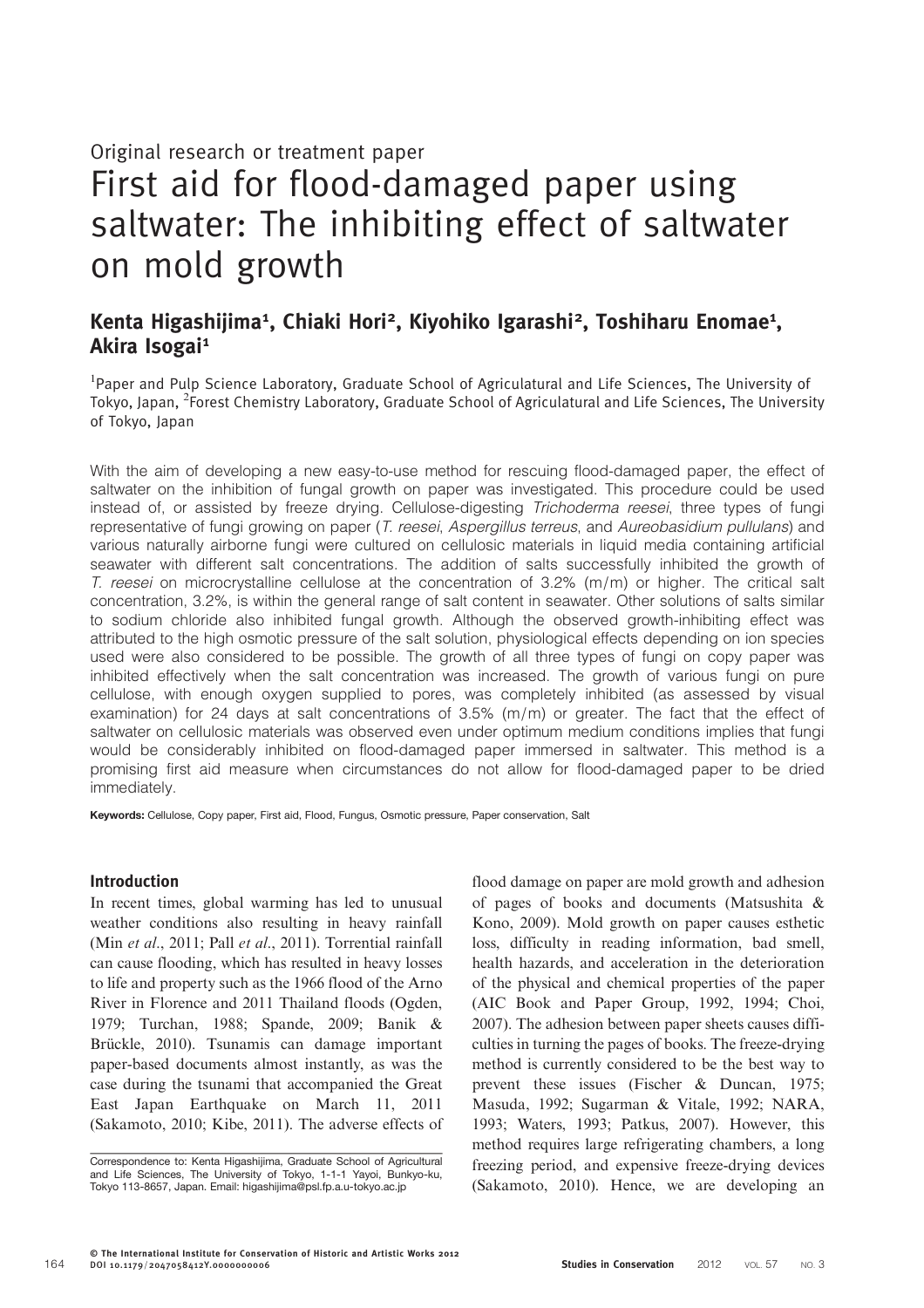alternative or complementary, easy-to-use method for rescuing flood-damaged paper by using salt solutions such as seawater or sodium chloride, which are expected to have an effect on mold growth (Castillo & Demoulin, 1997), possibly on paper adhesion, and on to some extent ink dissolution, due to the saltingout effect that reduces dissolution of water-soluble pastes, glues, and gums.

The Sumatra Earthquake on December 26, 2004, which had a magnitude of 9.3, caused an enormous tsunami, and approximately 16 tons of land-ownership documents in Indonesia were soaked in seawater; they remained wet, in the tropical climate, for over two months. However, no mold growth was observed on them. After the rinsing and freeze-drying processes were complete, 97% of the documents were restored without any paper adhesion or deformation (Sakamoto, 2010). This successful restoration was reported as 'the miracle of Allah' in a local newspaper, but it was presumed to be the effect of saltwater. This incident indicated that a new conservation method, which would supplement the freeze-drying method, could be developed using saltwater.

The Great East Japan Earthquake, which had a magnitude of 9.0, triggered an extremely destructive tsunami; many important papers such as administrative documents and items of cultural heritage were immersed in seawater in the Tohoku region of Japan. As in the case of the Sumatra Earthquake, no mold growth was observed on documents that were soaked in the seawater and dried after being left wet for two months (Kigawa *et al*., 2011).

In the present study, we experimentally clarified the effect of saltwater on the inhibition of fungal growth on paper; thus, we propose an easy-to-use first aid method that involves the application of saltwater to flood-damaged paper.

#### **Experimental**

Measurement of salt concentration of seawater Seawater was sampled 1.5 km away from a river outlet in the Aceh region's coast of Indonesia on September 29, 2010. Seawater was also sampled at two locations along the coast in the Tohoku region, Japan. One sample was taken midway between two river outlets, which were 2 km apart from each other, in Ishinomaki, near the Ishinomaki Paper Mill (Nippon Paper Industries Co., Ltd, Tokyo, Japan) on May 12, 2011. The other sample was taken midway between two river outlets, 3 km apart from each other, in Hachinohe near the Hachinohe Paper Mill (Mitsubishi Paper Mills Ltd, Tokyo, Japan) on June 21, 2011. About 500 ml of seawater was each taken within easy reach from the pier. After the samples were centrifuged at  $8000 \times g$  for ten minutes, the salt concentration of seawater was measured using a

seawater refractometer (MASTER-S/MillM, ATAGO Co., Ltd, Tokyo, Japan) and a temperature-corrected electric conductivity meter (YK-31SA, Lutron Electronic Enterprise Co., Ltd, Taipei, Taiwan). Five measurements were made and the mean value was calculated.

# Preparation of artificial seawater

The standard artificial seawater was prepared from the mixed salts powder (Daigo SP, Wako Pure Chemicals, Ltd, Osaka, Japan) as follows: 36 g of the dry salt components dissolved in 1000 ml of pure water. Salt concentration was also measured using the same devices (seawater refractometer and temperature-corrected electric conductivity meter). The salt composition of the artificial seawater is listed in Table 1.

# Test of Trichoderma reesei growth in liquid media at various salt concentrations

Microcrystalline cellulose  $(1.6 \text{ g}, \text{Funacel II})$ Funakoshi Co., Ltd, Tokyo, Japan) was used as a substrate. A constant amount  $(1.0 \times 10^9 \text{ spores/l})$  of *T. reesei*, a cellulose-digesting fungus, was inoculated into 80 ml of a sterilized liquid culture medium (Wood's culture medium, Table 2) containing different salt concentrations of artificial seawater (Table 1) expressed in  $\%$  (m/m). All the salt components dissolved completely in the medium. The Wood's culture medium is suitable for culturing cellulose-

Table 1 Composition of artificial seawater (Wood & Wood, 1992)

| Type of salts                        | Amount (mg) |
|--------------------------------------|-------------|
| NaCl                                 | 20747       |
| $MgCl_2.6H_2O$                       | 9474        |
| CaCl <sub>2</sub> ·2H <sub>2</sub> O | 1326        |
| Na <sub>2</sub> SO <sub>4</sub>      | 3505        |
| KCI                                  | 597         |
| NAHCO <sub>3</sub>                   | 171         |
| <b>KBr</b>                           | 85          |
| $Na2B4O7·10H2O$                      | 34          |
| SrCl <sub>2</sub>                    | 12          |
| NaF                                  | 3           |
| LiCl                                 | 1           |
| <b>Others</b>                        | 0.1042      |
| Total                                | 35 955      |

Table 2 Composition of Wood's culture medium

| Component                            | Concentration<br>(q per 1000 ml medium) |
|--------------------------------------|-----------------------------------------|
| $(NH_4)_{2}HPO_4$                    | 2.6                                     |
| 2,2-Dimethyl succinic acid           | 22                                      |
| KH <sub>2</sub> PO <sub>4</sub>      | 11                                      |
| MqSO <sub>4</sub> ·7H <sub>2</sub> O | 0.5                                     |
| CaCl <sub>2</sub> ·2H <sub>2</sub> O | 0.074                                   |
| CoCl <sub>2</sub> ·6H <sub>2</sub> O | 0.001                                   |
| FeSO <sub>4</sub> ·7H <sub>2</sub> O | 0.01                                    |
| MnSO <sub>A</sub> ·7H <sub>2</sub> O | 0.005                                   |
| ZnSO <sub>A</sub> ·7H <sub>2</sub> O | 0.005                                   |
| рH                                   | 5                                       |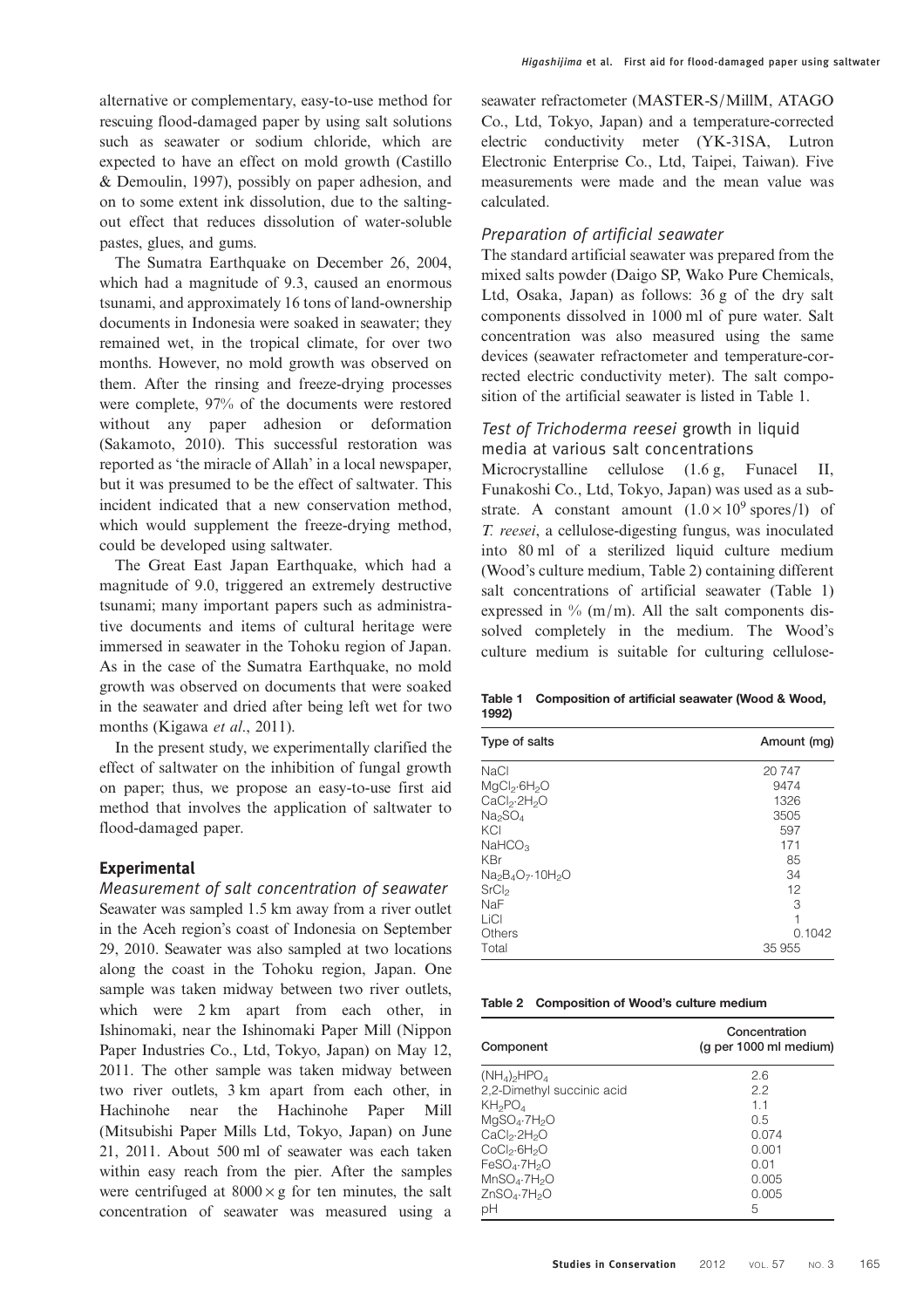degrading fungi (Wood & Wood, 1992). All salt concentration percentages are in  $\%$  (m/m) to the total of water, salts, and medium components excluding spores and substrates. After inoculation, the cultures were incubated at 37°C under constant agitation at 150 min−<sup>1</sup> (rpm) for nine days followed by the determination of the extent of fungal growth. Similarly, aqueous solutions of NaCl, KCl,  $MgCl<sub>2</sub>$ , or  $CaCl<sub>2</sub>$ were also tested to compare their fungus-inhibiting ability with that of artificial seawater.

# Absorbance measurement to quantify fungal growth

To determine the extent of fungal growth, we measured the absorbance of the supernatant obtained from the media by centrifugation at  $15000 \times g$  for five minutes. Absorbance spectra in the wavelength range of 200–600 nm were measured using an ultraviolet–visible spectrophotometer (V660, JASCO Corporation, Tokyo, Japan). The absorbance of purified and deionized water (MilliQ, Millipore Corporation, Massachusetts, USA) was used as a reference against which the absorbance of the supernatant would be measured.

Culture of specific fungi on papers in petri dish A sterilized Wood's culture medium of 20 ml with artificial seawater salt concentrations of 0, 1.0, 2.0, 3.0, 3.5, 4.0, 4.5, and 5.0% and three sheets of sterilized general copy paper (Fine PPC paper, Hokuetsu Kishu Paper Co., Ltd, Tokyo, Japan), each 50 mm  $\times$ 50 mm, were placed in petri dishes as a substrate. This paper is uncoated, acid-free, and made from 100% virgin pulp of bleached hardwood. *T. reesei* and *Aspergillus terreus*, both typical cellulose-digesting fungi (Caneva *et al*., 2008), and *Aureobasidium pullulans*, a typical halotolerant fungus (Kogej *et al*., 2005; Caneva *et al.*, 2008),  $(1.0 \times 10^9 \text{ spores}/1 \text{ each})$  were inoculated into petri dishes. Lids were kept on them during the incubation. The relative humidity inside was kept at nearly 100%. The cultures were incubated at 25°C. After seven days, photographs were taken and the paper samples were taken out of the petri dishes and dried at 25°C for a day. The surface was observed by using a scanning electron microscope (SEM, S-4000, Hitachi, Ltd, Tokyo, Japan). The presence of visible colonies on the paper was the main criterion for determining fungal growth because the presence of unnatural colors is the most critical problem that alters the appearance of the paper.

Culturing various fungi using a cellulose sponge Pure cellulose was also subjected to a fungal culture test to exclude the influence of additives and various pH of commercially available paper. A cellulose sponge (CA107-4W, Toray Fine Chemicals Co., Ltd, Chiba, Japan) was cut into pieces of 50 mm  $\times$  50 mm and used as a substrate; these pieces were then

placed in petri dishes. The cellulose sponge employed does not contain an antimicrobial agent and is made from 100% cellulose pulp. The Wood's culture medium (60 ml) mixed with artificial seawater salt concentrations of 0, 1.0, 2.0, 3.0, 3.5, 4.0, 4.5, and 5.0% was poured on the cellulose sponge samples. The samples were kept at 23°C and 50% relative humidity. Approximately 10 ml of deionized water was added every day to compensate for the loss in water owing to water evaporation. The extent of fungal growth was determined in the same manner as in the previous experiment, using copy paper.

#### Results and discussion

## Seawater salt concentrations in Aceh and Tohoku regions

Salt concentrations of the seawater sampled in the Aceh and the Tohoku regions and the artificial seawater measured using the refractometer and temperature-corrected electric conductivity metre are listed in Table 3. The salt concentration of the seawater sampled in the Aceh region was deemed normal. The concentrations of the saltwater samples taken at Ishinomaki and Hachinohe in the Tohoku region were lower than the normal seawater concentration levels, probably because of the mixing of water from two rivers and also because of the distance between the sampling spot and river outlets. Typically, seawater salt concentration in the open sea is 3.5% (Pidwirny, 2006). However, it varies due to water evaporation and water gain (river water inflow and rainfall) (Antonov *et al*., 2006). The relative abundance of the major salts in seawater is considered to be constant regardless of the location of the ocean (Pidwirny, 2006). Therefore, if the salt concentrations of seawater are similar, similar effects are expected for preventing fungal growth on papers.

#### T. reesei growth on microcrystalline cellulose

When *T. reesei* grew, fungal colonies comprised of white mycelia were observed in the media; these fungal colonies discharged a yellow metabolic substance. The fungal growth at varied salt concentrations of the artificial seawater exhibited different intensities of the yellow color of the *T. reesei* cultures in the media, as shown in Fig. 1, where the extent of yellowness indicates the amount of fungal growth. The

Table 3 Measured salt concentrations of seawater in Aceh and Tohoku regions

| Sampling location                             | Refractometry<br>(%)       | Electric<br>conductivity (%)     |
|-----------------------------------------------|----------------------------|----------------------------------|
| Aceh region<br>Ishinomaki in Tohoku<br>region | $3.4 + 0.1$<br>$2.1 + 0.1$ | $3.32 \pm 0.02$<br>$2.07 + 0.04$ |
| Hachinohe in Tohoku<br>region                 | $2.8 + 0.1$                | $2.73 + 0.02$                    |
| Artificial seawater                           | $3.0 + 0.1$                | $3.03 + 0.03$                    |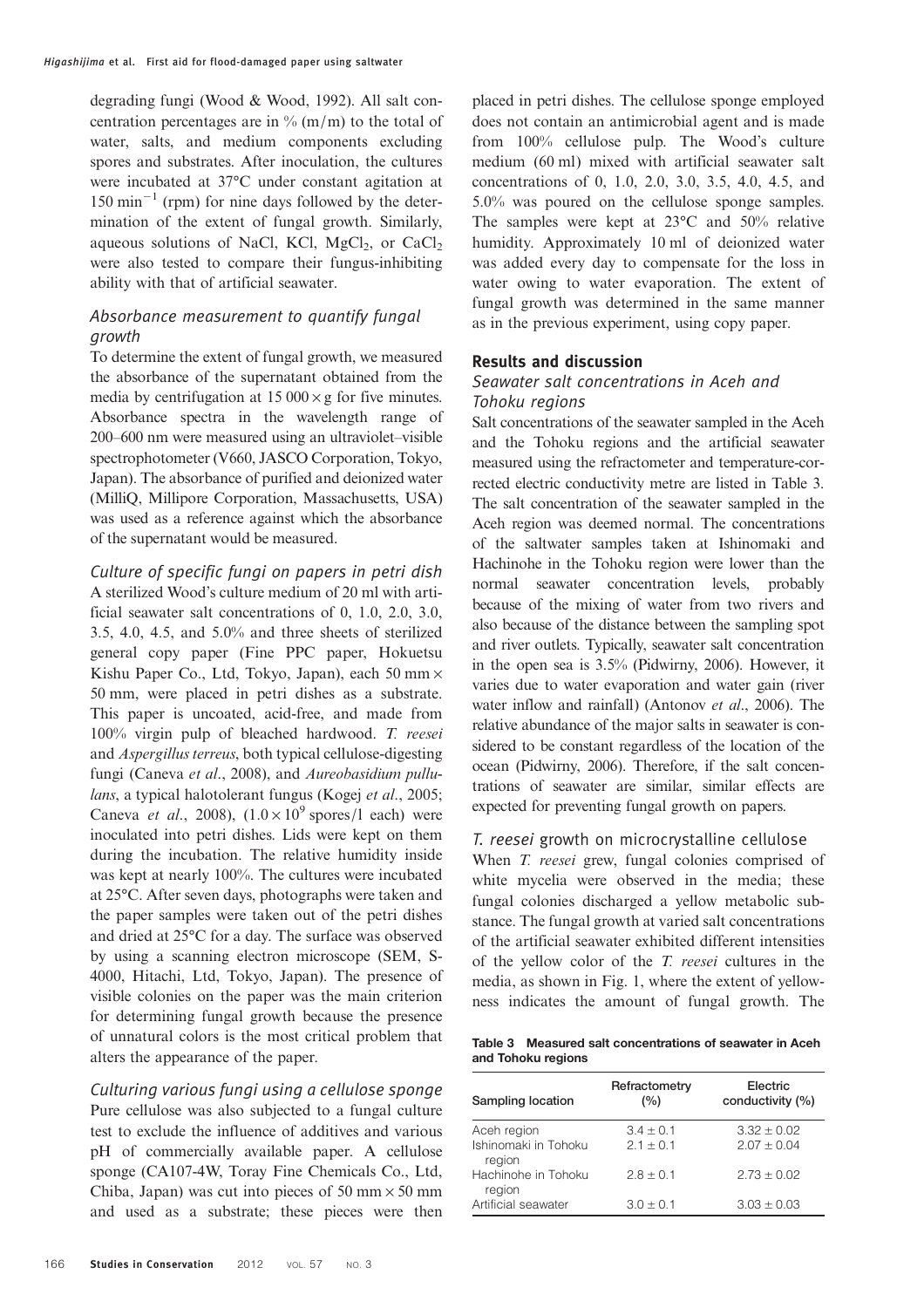

Figure 1 Photograph of the T. reesei culture in artificial seawater containing media at indicated salt concentrations after 9 days.

measured absorbances are shown in Fig. 2. The optical density of *T. reesei* cultures was measured at 372 nm and plotted as a function of the salt concentration, as shown in Fig. 3. *T. reesei* grew in the media with salt concentrations less than or equal to 3.0% of artificial seawater; however, no growth was observed for salt concentrations of 3.2% or greater.



Figure 2 Absorbance spectra of supernatants of the T. reesei culture media.



Figure 3 Fungal growth at various salt concentrations of different types of salts. The same same same same Figure 4 Fungal growth vs. osmolarity of different salts.

The results of the same experiment using different salt solutions of NaCl, KCl,  $MgCl<sub>2</sub>$ , and CaCl<sub>2</sub> are also shown in Fig. 3. The effect of a salt solution on the inhibition of fungal growth was also confirmed for these salt solutions. The results suggest that these salts can be used as alternatives to seawater, helping to recover flood-damaged paper. All the measured single salts prove to inhibit *T. reesei* much more than the artificial seawater at concentrations lower than 3%. If flooded, a second bath comprised of an artificial salt solution (such as NaCl or others) may prove to be useful to save time.  $MgCl<sub>2</sub>$ ,  $CaCl<sub>2</sub>$ , and partly also seawater salt, deliquesce in moist air. Consequently, a particular salt can be selected based on its efficiency of fungal growth inhibition, cost, and influence of residual salts on paper properties, after a desalination process and drying.

On the basis of osmolarity of the salt solutions, the same data are replotted in Fig. 4. Osmolarities of the solutions of seawater with the salts – NaCl, KCl,  $MgCl<sub>2</sub>$ , and  $CaCl<sub>2</sub>$  – were calculated under the assumption that all the salts were ionized. Osmolarity (Osm/l) is the concentration of osmotically active particles in a solution, and it was practically calculated by adding the concentration (mol/l) of ions generated from each salt component. Fig. 4 shows that the osmolarity of the salt solutions varied from 0.8 to 1.1 Osm/ l when the absorbance at 372 nm reached zero. Although the growth-inhibiting effect is due to water being removed from cells by the high osmotic pressure of concentrated salt solutions, physiological effects, depending on the ion species used, have also been cited as a possible reason (Wen *et al*., 2005; Duran *et al*., 2010). The functions of salts in a cell are different from ion to ion as suggested by the function of the sodium–potassium pump (Schachtman & Liu, 1999), for example. Salts exhibit growth-inhibiting effects due to the osmotic pressure and have long been used for preservation of food such as salted fish and pickles.

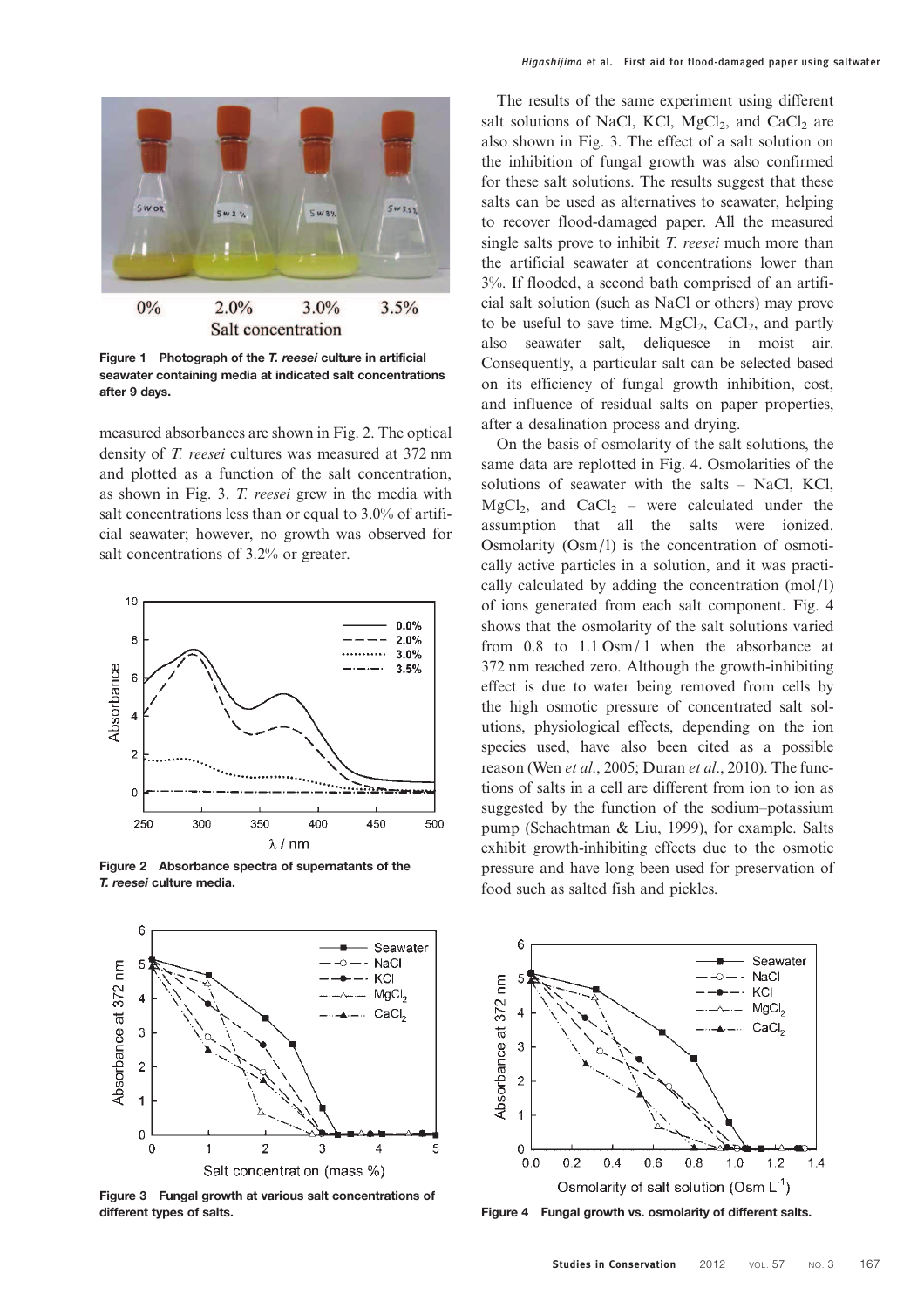### Specific fungal cultures on copy paper

Photographs of the copy paper samples seven days after inoculation are shown in Fig. 5. The differences in the appearance of paper samples were clearly observed among the different salt concentrations after seven days. The increase in the inhibition of the growth of *T. reesei*, *A. terreus*, and *A. pullulans* with increasing salt concentration was confirmed by visual examination. No fungal growth was observed on paper surfaces at salt concentrations of 3.5% or greater for *T. reesei* and *A. terreus*, whereas small black mycelia were observed on paper surfaces at salt concentrations of 3.5% or greater for *A. pullulans*. Even though the extent of the growth of black mycelia for *A. pullulans* does not cause inconvenience in reading books and documents, it still represents a risk to health, and diminishes the esthetic value of a document.

The SEM images of the copy papers are shown in Fig. 6. *T. reesei* is a filamentous fungus, and several mycelia were observed on the fibers, as shown in Fig. 6B. No fungal filament of *T. reesei* was observed, and only the spores inoculated initially were observed on fibers at 3.5% salt concentration, as shown in Fig. 6C. This suggests that the growth of *T. reesei* on paper was successfully inhibited at 3.5% salt concentration.

Mycelia, spores, and sporangia of *A. terreus* covered most fibers at 0% salt concentration, as shown in Fig. 6D. They also covered the fibers at 3.5% salt concentration, as shown in Fig. 6E, although they were not visible to the naked eye. However, mycelia of *A. terreus* on paper at 3.5% salt concentration were much thinner than those at 0% salt concentration. This implies that saltwater inhibits the growth of *A. terreus* as well, as is the case of *T. reesei*.

*A. pullulans* is a halotolerant and ubiquitous yeastlike fungus that is found in various environments (e.g. soil, water, air, and limestone). Both halotolerant and halophilic fungi survive in environments with high salt concentrations partly because salts including potassium salts are accumulated in their cells, which results in an osmotic balance being maintained between the inside and outside of the cells (Rengpipat *et al*., 1988; Prista *et al*., 2005; Gunde-Cimerman *et al*., 2009). The SEM images of *A. pullulans* in Figs. 6F and 6G show that there were more yeast-like spores and mycelia on paper at 0% salt concentration than at 3.5% salt concentration. The effect of saltwater on paper was also observed with *A. pullulans*.

The results suggest that the paper samples might have lost some weight due to the ingestion by the fungi and consequent deterioration. However, the change of mass could not be used as an exactly measure for the metabolism because the paper samples also absorbed components from the culture and some fibers were released from the paper.

# Culture of various airborne fungi on cellulose sponges

After 24 days, as shown in Fig. 7, black spots having a diameter of approximately 10 mm were observed on cellulose sponge samples at 0 and 2.0% salt concentrations and the color of the surface partly changed to yellow at 3.0% salt concentration. However, at salt concentrations of 3.5% or greater, the sample remained clear and no fungal growth was observed. This suggests that the growth of various fungi in air was inhibited at salt concentrations of 3.5% and greater, although many spores of fungi other than the three sampled fungal species described in the previous section are supposed to float in air. Many pores formed in the sponge are considered to pass oxygen efficiently and absorb liquid culture medium mixed with artificial seawater salt concentrations, and hence, such a sponge is expected to provide a better environment for fungal growth than a piece



Figure 5 Photographs of copy paper samples at varied salt concentrations seven days after inoculation with fungal spores.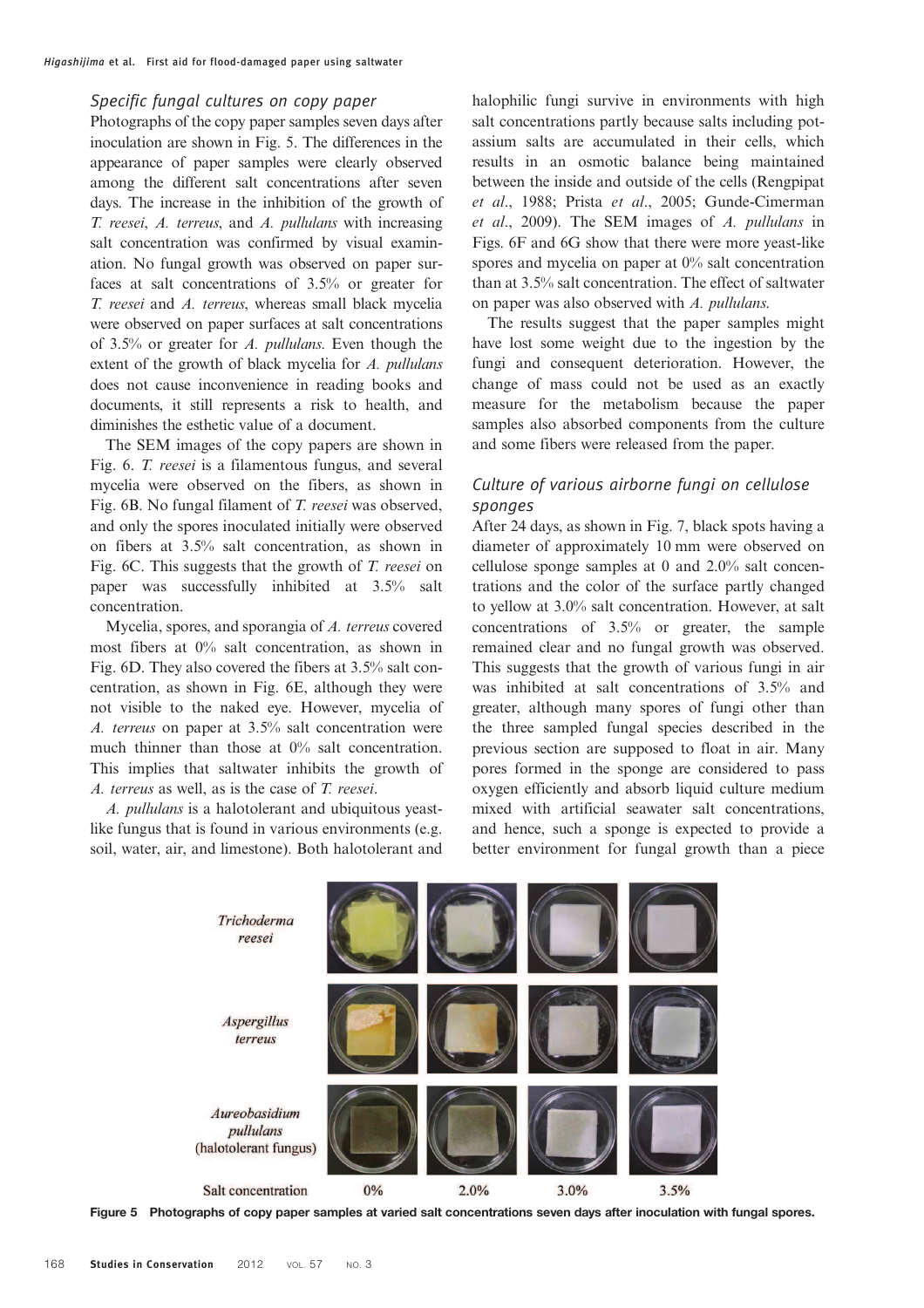

concentration, respectively and (F) and (G) A. pullulans at 0 and 3.5% salt concentration, respectively.



Figure 7 Photographs of cellulose sponge samples with fungal colonies after 24 days. The percentages beneath the photographs indicate the salt concentrations.

of paper. However, remarkable salt effects were observed.

At salt concentrations of 3.5% or greater, the effect of saltwater lasted for 24 days even in the optimum growth environment. Although some additives and pH of documents or book papers might have an influence on the result, this finding implies that fungal growth on flood-damaged paper would be considerably inhibited when it is immersed in saltwater having sufficiently higher concentrations.

# The observed effect of salt in the tsunamiaffected area and possible adverse effects of salts

Salt concentrations in seawater sampled near coasts were lower than those of average seawater in the open

sea because of the inflow river water as shown in Table 3. Therefore, it is possible to claim that fungal growth would be inhibited to some degree on paper immersed in such seawater. To preserve flooddamaged paper in such cases, it would be better to use saltwater having sufficiently higher concentrations, for example, by preparing it from tap water and table salt (sodium chloride) or adding salt to diluted seawater.

In fact, when we investigated flood-damaged paper and paintings in Ofunato in the Tohoku region on April 23 and 24, 2011, no mold was observed in administrative document papers, books, and pictures at the Ofunato Municipal Sanriku Public Hall. In addition, no molds were found on a historical *sumi*calligraphy pasted on a sliding door of the Chida family house (Fig. 8), although the sliding door was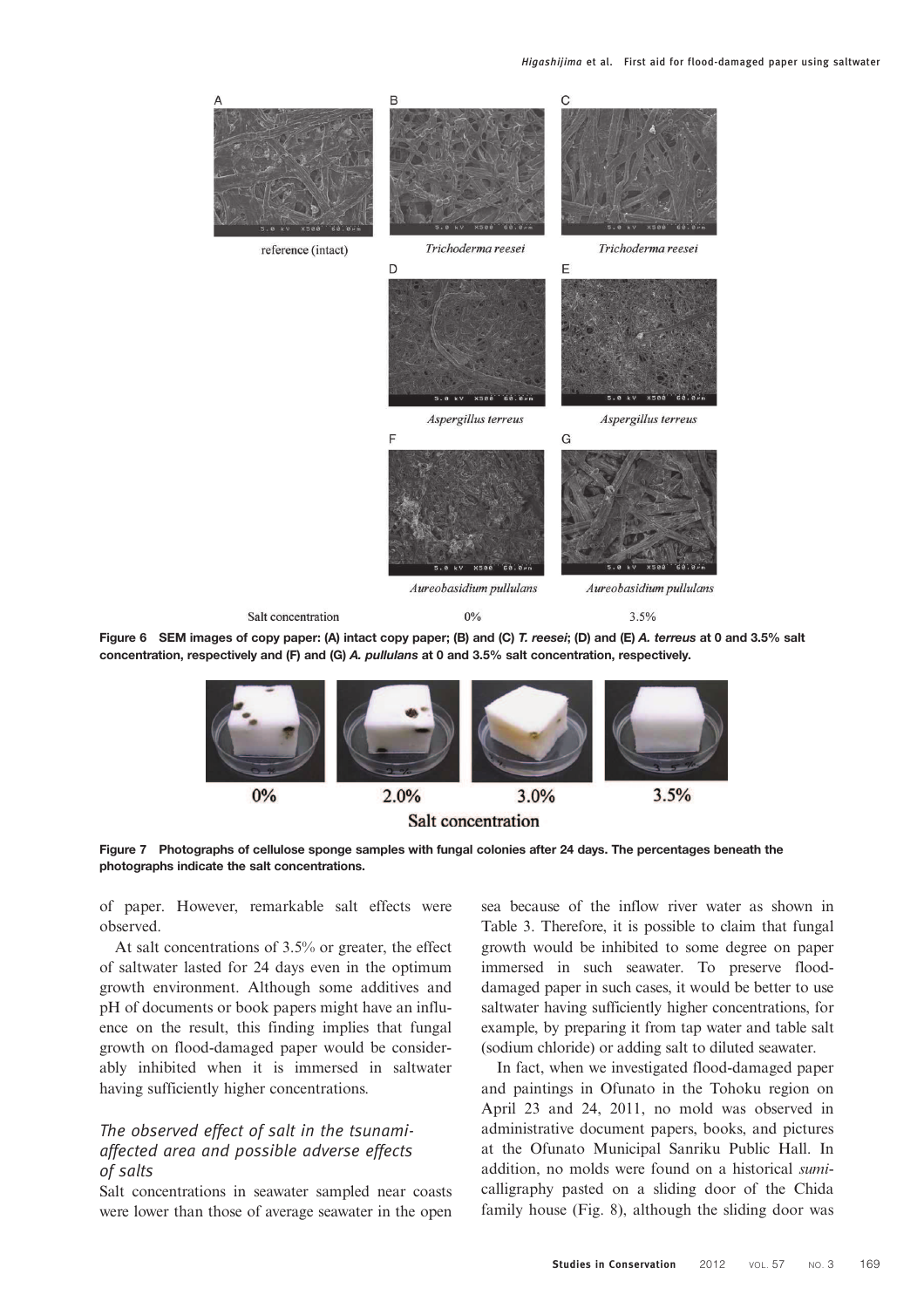

Figure 8 Photograph of historical sumi-calligraphy pasted on the sliding door of Chida family house.

in seawater up to approximately 40 cm from floor (as indicated by the water stain line) and was left untouched for 44 days until the photograph was taken. The temperature of the region was reported to be from −2.4 to 14.7°C in the meantime. The door and the documents are considered to have been actually wet for a few weeks. This was probably because of the effect of saltwater in addition to the effect of low temperature in the tsunami-affected area.

There are some possible problems with the saltwater method that require more research. One of them is physical damage to paper caused by growing salt crystallites as the paper dries. In this study, however, no salt crystals on dried paper were observed in the SEM images of Fig. 6. Crystallites tend to be small at high drying rates. In any case, in this saltwater method, desalination is essential before drying on a regular basis to avoid possible adverse effects of salt crystals.

## Conclusion

The addition of artificial seawater salts into liquid media successfully inhibited the growth of *T. reesei* on microcrystalline cellulose at salt concentrations of 3.2% or greater. The critical salt concentration, 3.2%, is within the general seawater range. The effect of saltwater on the inhibition of *T. reesei* growth was also confirmed for salts other than sodium chloride. Although this growth-inhibiting effect mainly occurs because water is removed from cells due to osmotic pressure at high salt concentrations, physiological effects depending on the ion species used for salts are also a possible reason.

In the specific fungus culture experiment in a sterilized petri dish, the growth of *T. reesei*, *A. terreus*, and *A. pullulans* on paper was effectively inhibited with an increase in the salt concentration of the media by visual examination and only thin mycelia of *As. terreus* were observed using an SEM. In the experiment using a pure cellulose sponge substrate with enough oxygen and a liquid culture medium

supplied, the growth of various fungi in air was completely inhibited by visual examination for 24 days at salt concentrations of artificial seawater of 3.5% or greater. The effect of saltwater was observed for 24 days in the cellulose culture that provided fungi with the optimum growth environment. This implies that fungal growth would be considerably inhibited on flood-damaged paper when it is immersed in saltwater of sufficiently higher concentrations. For this purpose, museums at risk should have a stock of salt available. This method using saltwater was found to be promising for effective conservation of flood-damaged paper and cellulosic materials. Further research on the influence of residual salts in paper after drying, paper adhesion, ink dissolution, desalination processes, and drying methods is required to establish a practical saltwater-based first aid for conserving flood-damaged paper.

#### Acknowledgments

This research was supported financially by The Manabu Yoshida Memorial Fund for Scientific Studies on Cultural Properties and The Salt Science Research Foundation (SSRF). The authors thank Nippon Paper Industries Co., Ltd and Mitsubishi Paper Mills Ltd for the assistance with the sampling of seawater near their mills.

#### References

- AIC Book and Paper Group. 1992. Paper Conservation Catalog Chapter 13 – Foxing [accessed 21 November 2011]. Available at: <http://www.conservation-wiki.com/index.php?title=BP\_ Chapter\_13\_-\_Foxing>.
- AIC Book and Paper Group. 1994. Paper Conservation Catalog Chapter 12 –– Mold/Fungi [accessed 21 November 2011]. Available at: <http://www.conservation-wiki.com/index.php? title=BP\_Chapter\_12\_-\_Mold/Fungi>.
- Antonov, J.I., Locarnini, R.A., Boyer, T.P., Mishonov, A.V. & Garcia, H.E. 2006. *World Ocean Atlas 2005, Volume 2: Salinity*. Washington, DC: U.S. Government Printing Office, p. 182.
- Banik, G. & Brückle, I. 2010. *Paper and Water: A Guide for Conservators*. Oxford: Butterworth-Heinemann.
- Caneva, G., Nugari, M.P. & Salvadori, O. 2008. *Plant Biology for Cultural Heritage Biodeterioration and Conservation*. Los Angeles: Getty Publications, p. 111.
- Castillo, G. & Demoulin, V. 1997. NaCl Salinity and Temperature Effects on Growth of Three Wood-rotting Basidiomycetes from a Papua New Guinea Coastal Forest. *Mycological Research*, 10(3): 341–44.
- Choi, S. 2007. Foxing on Paper: A Literature Review. *Journal of the American Institute for Conservation*, 46(2): 137–52.
- Duran, R., Cary, J.W. & Calvo, A.M. 2010. Role of the Osmotic Stress Regulatory Pathway in Morphogenesis and Secondary Metabolism in Filamentous Fungi. *Toxins*, 2: 367–81.
- Fischer, D.J. & Duncan, T.W. 1975. Conservation Research: Flooddamaged Library Materials. *Bulletin of the American Institute for Conservation of Historic and Artistic Works*, 15(2): 27–48.
- Gunde-Cimerman, N., Ramos, J. & Plemenitas, A. 2009. Halotolerant and Halophilic Fungi. *Mycological Research*, 113: 1231–41.
- Kibe, T. 2011. Tokyo Document Recovery Assistance Force [accessed 21 November 2011]. Available at: <http://toubunq. blogspot.com/>.
- Kigawa, R., Kato, M., Hayakawa, N., Sato, Y., Onodera, Y., Furutajima, T., *et al.* 2011. Conditions of Oil Paintings and Japanese Paintings Immersed in Water and Saltwater. In: *The 1st Symposium for Information Sharing and Research for*